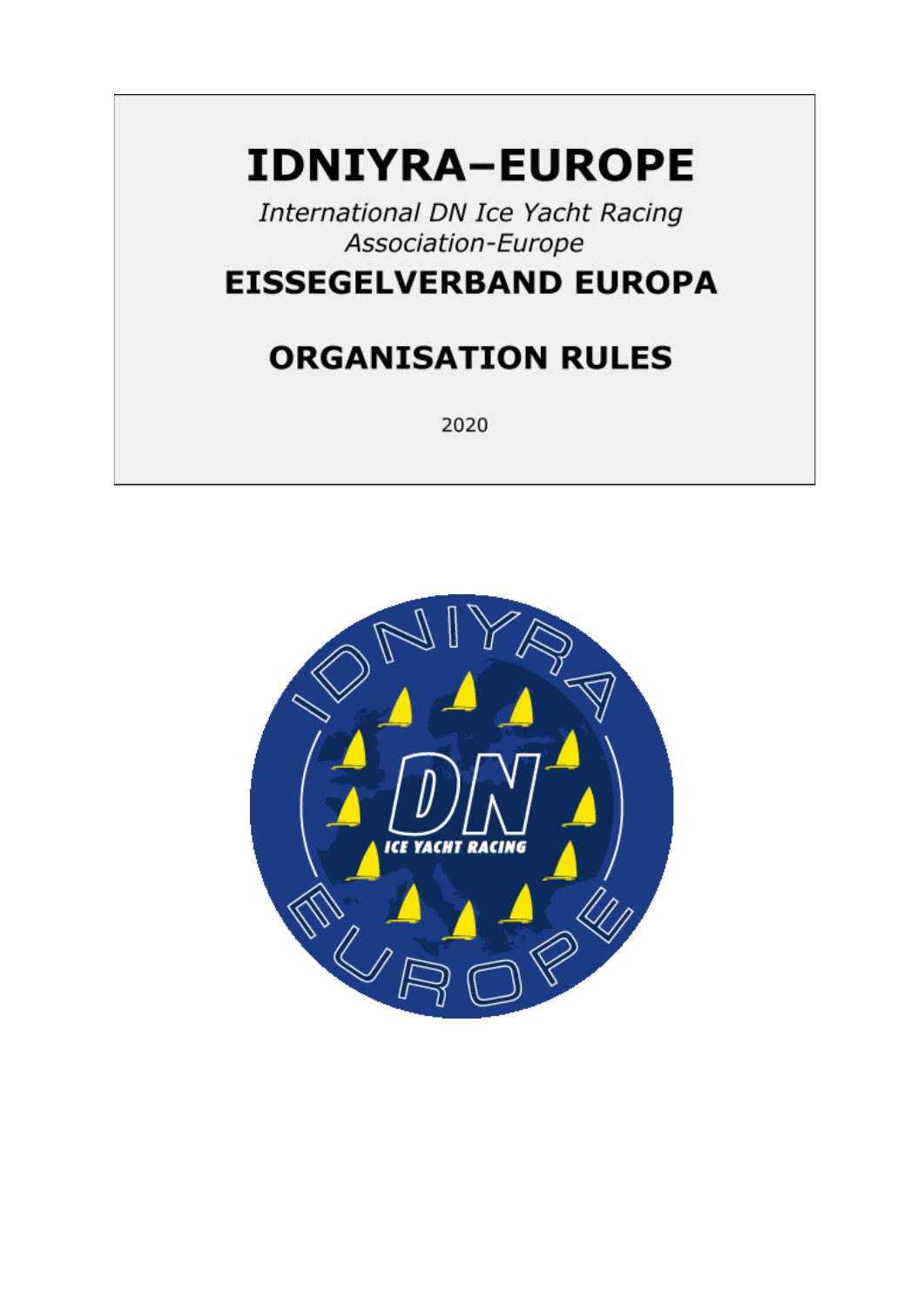# **1. General**

- a. The European DN Class Organisation is part of the DN Class.
- b. The European organisation IDNIYRA EUROPE Eissegelverband Europa (Constitution on the web site) is made up of National Organisations, as ordinary members and individual members, as extraordinary members, both represented by their National Secretaries. The Society is acting through its First and Second Chairmen, the Executive Board, the General Meeting in the form of the European Governing Committee (National Secretaries' Meeting)

## **2. Dues, Membership and Fiscal Year**

- a. National dues are set by the respective National Organisations
- b. The IDNIYRA EUROPE dues are set by the National Secretaries' Meeting. The members should pay those dues to IDNIYRA – EUROPE each year before the date set by Secretaries' Meeting decision.
- c. A DN sailor who has paid his/her dues for the current year to either IDNIYRA-NA or IDNIYRA – EUROPE shall be a member of the DN Class. Such memberships will entitle all members to vote on proposed changes to Official Specifications, Plans, EPIC Agreement and Regatta Management Agreement; to sail in the IDNIYRA World Championship (Gold Cup) and other major regattas (NAC and EC); hold office; and to receive privileged information published by the DN Class.
- d. The Fiscal Year of the IDNIYRA EUROPE shall start at April 1st and end at March 31st.

### **3. Duties of IDNIYRA-Europe Officers**

- a. European Commodore:
	- i. To preside at Board and National Secretaries Annual Meetings.
	- ii. To represent IDNIYRA EUROPE interests.
	- iii. To call Board meetings. When a meeting is requested, in writing, by at least two Board Members a Board meeting will be organised within four weeks.
	- iv. Ultimate authority over the choice of the regatta site for European Championships, European Cup, and World Championships when held in Europe.
- b. European Vice Commodore:
	- i. To assist the European commodore in his/her duties and represent him/her during his/her absence.
	- ii. To oversee the care of the perpetual trophies. These must be engraved each season and available for presentation at the appropriate prize giving (WC, EC & E Cup) and a record kept of winners' names and to arrange for replacement/repair of trophies if damaged or lost.
	- iii. In case if no Organising Country agreed for the next event, held in Europe, it will be the responsibility of the European Vice Commodore to organise manufacturing or purchasing the Keepers Trophies.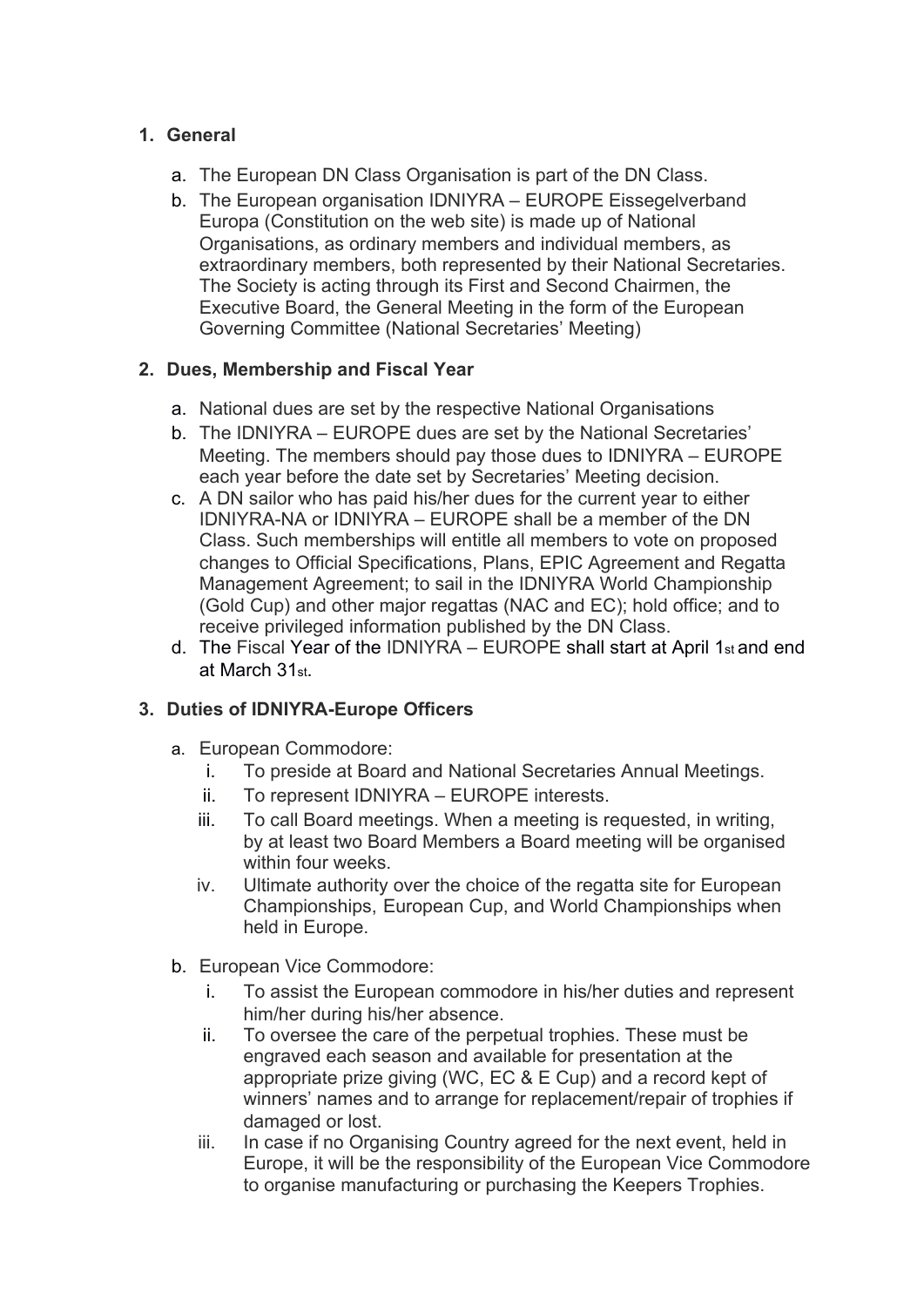- c. European Treasurer (may be combined with Commodore or Vice Commodore):
	- i. Collection of membership dues.
	- ii. Financial administration of IDNIYRA EUROPE.
	- iii. To provide a current Financial Report to the National Secretaries Meeting and a Budget for the next year in advance of the meeting.
	- iv. Payment of reasonable expenses incurred on IDNIYRA EUROPE business by Executive Board and Technical Committee members.
	- v. Obtain approval of the European Commodore for other expenditures.
- d. European Secretary:
	- i. Keeping and directing all IDNIYRA EUROPE correspondence.
	- ii. Proposing the Agenda for the National Secretaries meeting.
	- iii. Taking the Minutes of the National Secretaries Meetings and, after approval by the Commodore, conveying them to all participants and indicated parties.
	- iv. To administer lists of members provided by the National Secretaries.
	- v. To liaise regularly with the IDNIYRA-NA Secretary.
- e. Junior Programme Manager (the position may be held by other member of the Board):
	- i. To act as the link between Junior DN and Ice Optimist sailors and the Executive Board.
	- ii. To attend National Secretaries and Board meetings.
	- iii. Organise Junior Programme Planning Meetings.
	- iv. Attend and supervise Junior DN and Ice Optimist Major Regattas (WC and EC)
	- v. Encourage participation in IDNIYRA EUROPE regattas by junior DN sailors.
- f. Insurance Manager (the position may be held by other member of the Board):
	- i. Keeping contact with the Insurance company which provides the TPL-Insurance for IDNIYRA – EUROPE.
	- ii. Checking Confirmation of Cover (CoC) and assigning an "Insurance ID" for the online-registration to EC and WC (when held in Europe).
	- iii. Preparing the entry lists after registration is closed and providing them to the responsible Board member and to the RC for the following purposes:
		- 1. Printing stickers and sail-markers for each sailor
		- 2. Checking the payment for each sailor
		- 3. Setting the fleets after registration in the Race Office at the site.
		- iv. After regatta check in is finished, sending the list of the SEI to the insurance company to make sure they are covered.
		- v. Checking the accounting for the SEI of the insurance and making the payment to the insurance company.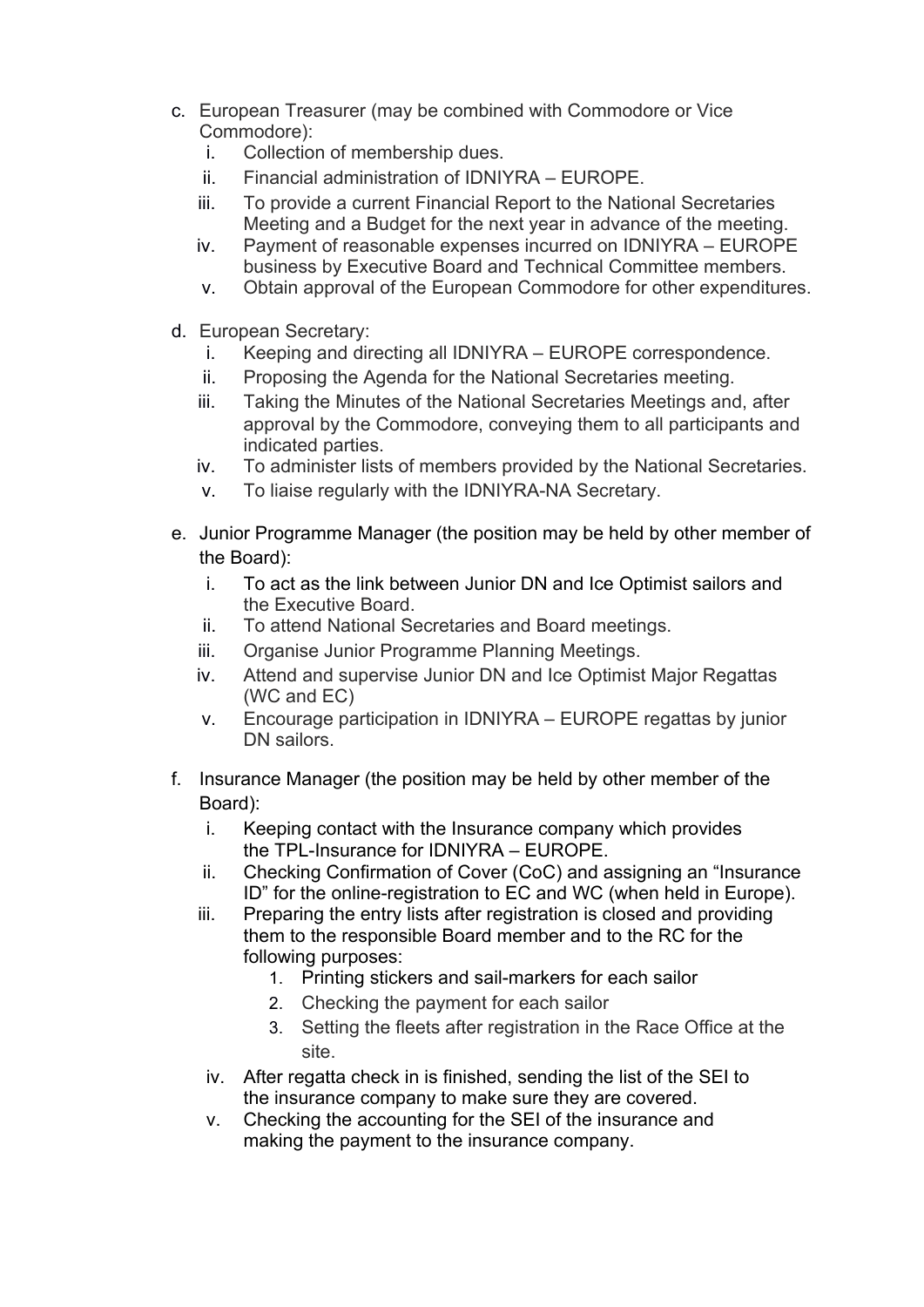- g. Webmaster (the position may be held by other member of the Board):
	- i. A responsible webmaster will be appointed by the National Secretaries Meeting for every two years.
	- ii. The portal website [www.idniyra.eu](http://www.idniyra.eu/) is the main information source for IDNIYRA – EUROPE.
	- iii. The website shall provide official IDNIYRA EUROPE and DN Class information and links to member Nations and be administered by the webmaster.
	- iv. Special services for ice reports, regatta information, membership administration, electronic voting procedures, online publishing etc. shall be developed.
	- v. A yearly budget will be allocated and revised by the National Secretaries Meeting.

# **4. Duties of other European Officers**

- a. National Secretary:
	- i. Represent their National organisation and individual IDNIYRA EUROPE members from his/her country.
	- ii. Attend National Secretaries Meeting. If unable to attend, a representative with written authorisation may attend as National Secretary or a proxy vote may be given to another attending National Secretary.
	- iii. Assignment of National sail numbers.
	- iv. To provide a National membership list annually by  $31<sup>st</sup>$  October to the IDNIYRA - EUROPE Secretary and the IDNIYRA-NA Secretary.
	- v. Remit National annual dues to IDNIYRA EUROPE Treasurer before the EC entry closing date if there is no one to pay annual due from the respective country. Such annual due will be equal to one individual fee.
	- vi. Confirm National participants in World Championship, European Championship and Europa Cup regattas.
- b. Technical Committee:
	- i. Full details are contained in the EPIC Agreement. The three European members of this Committee will be elected at the European National Secretaries' Meeting. The term of office is six years and for purposes of continuity, one new member shall be elected every two years.
	- ii. Respond within a reasonable time to all technical questions addressed to them by National Secretaries or individual members.
	- iii. Keep measurement rules up to date and distribute them to all members via the webmaster and the web.
	- iv. Maintain close contact with the NA members of the Technical Committee.
	- v. Act in all respects in accordance with the EPIC Agreement.
	- vi. Provide a summary of the past year's Technical Committee activities via a report at the National Secretaries' Meeting or an email report in advance of the Meeting.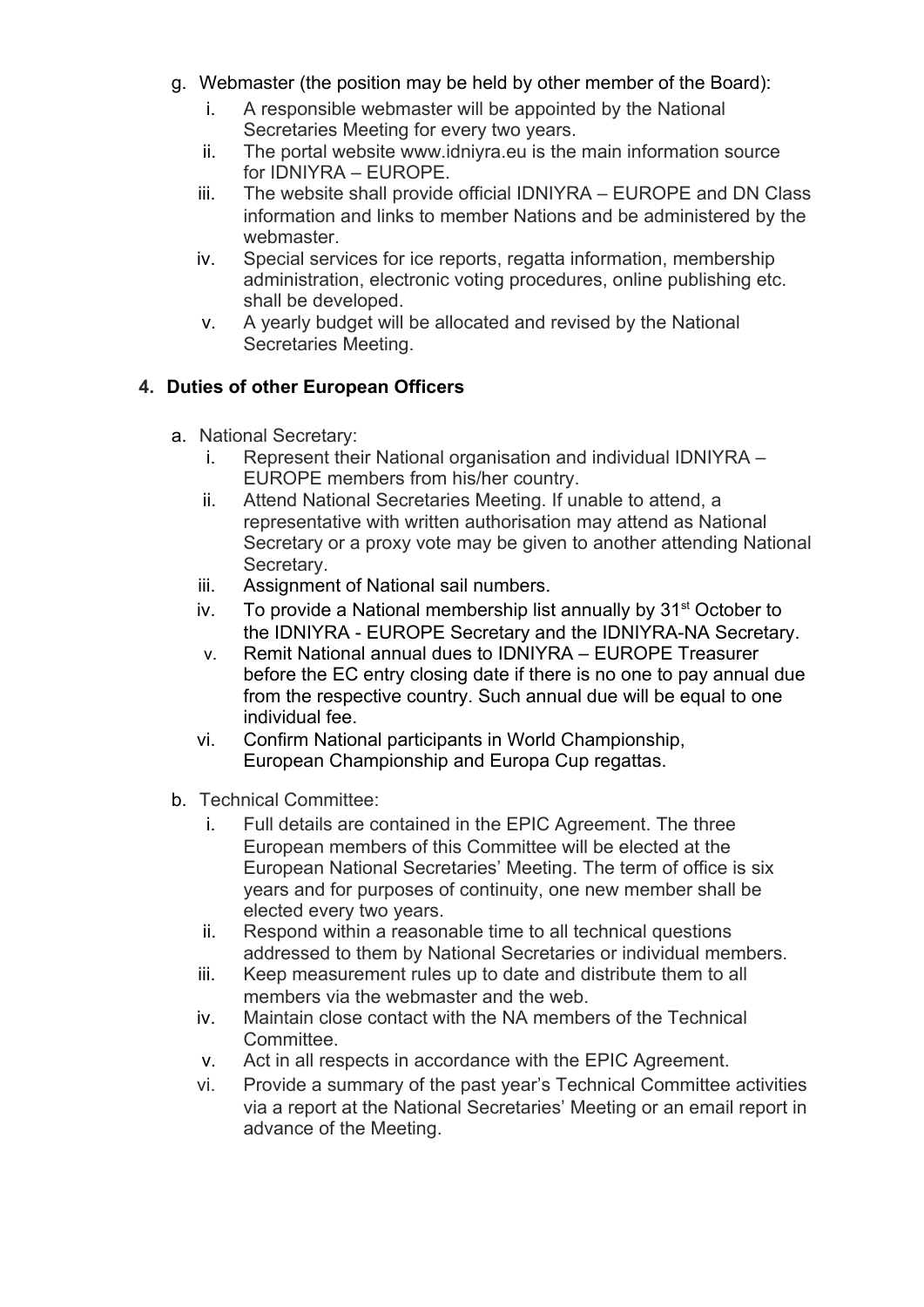### **5. Governing Committee**

The European Governing Committee consists of its officers acting as a group on 2 levels.

- a. The Executive Board consists of the European Commodore, Vice Commodore, Treasurer, Secretary, Junior Programme Manager, Insurance Manager and Web Master. All members are elected by majority vote at the National Secretaries Meeting and serve for two years. In order to ensure continuity on the Board, no more than four members should change in any one year.
- b. National Secretaries, appointed by nations.

The National Secretaries Meeting consists of the Executive Board, National Secretaries of all European Member countries and one member of the European Technical Committee. Their individual duties are specified in para. 3.

Their corporate responsibilities are:

**Executive Board**: The day to day working of IDNIYRA – EUROPE between the Annual National Secretaries Meeting and in consultation where appropriate with National Secretaries.

**The National Secretaries Meeting**: The running of IDNIYRA – EUROPE primarily through attendance at the Annual National Secretaries Meeting either in person or via proxy, including but not limited to the approval of new European member countries and setting of dues and insurance requirements.

### **6. Annual Meeting**

The annual European National Secretaries Meeting shall be held on completing each season if possible before 1st May and hosted by a European member nation in rotation. It will be chaired by the European Commodore (or an elected Chair according to the Constitution) and the minutes taken are published by the European Secretary. A majority of votes cast shall determine the decision on all questions and the chair shall cast the deciding vote in case of a tie. Abstentions count as votes that have not been cast and are therefore invalid.

The chair also has the power to fix a time limit on speakers, discussions and agenda items.

The entire European Governing Committee will be invited together with a European Technical Committee Member and an IDNIYRA-NA representative. Member countries unable to attend may nominate proxy votes by agreement to specific agenda items. Proxy votes are restricted to 2 absent member nations per attending nation. A quorum shall be a minimum of five National Secretaries or their appointed representatives (not including proxies).

The Annual Meeting can be held in the form of videoconferencing.

The meeting will normally be scheduled to run for 2 days.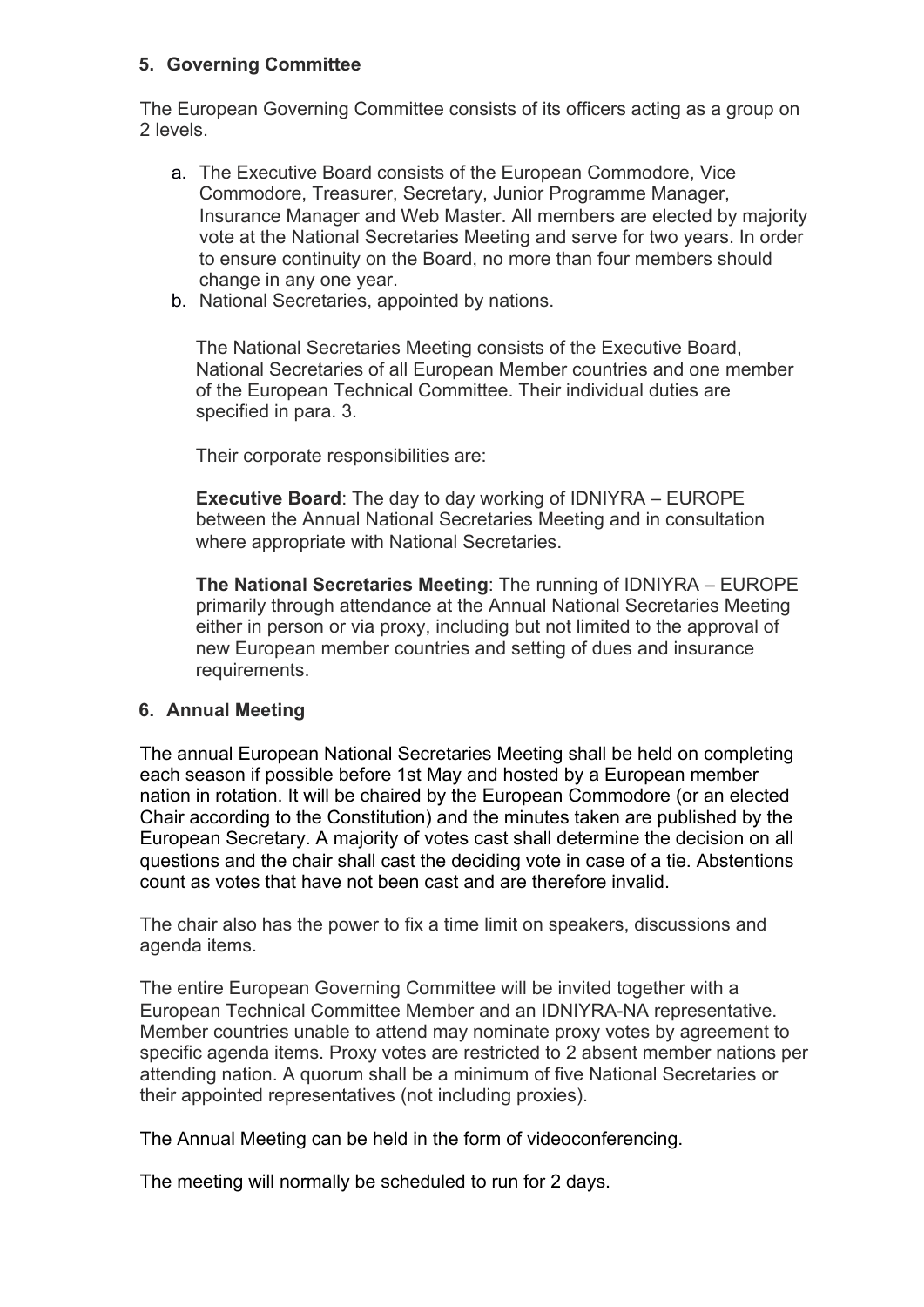The Commodore and Secretary will issue the meeting agenda at least one month ahead of the meeting date. Issues for the agenda must be communicated to both the Commodore and Secretary at least 6 weeks before the meeting date.

The following reports shall be sent to the Commodore and the Secretary at least 5 weeks before the meeting:

- Seasonal reports from each country
- WC/EC report and lessons learnt
- Junior programme report
- Junior WC/EC report and lessons learnt
- Technical Committee report
- IDNIYRA-Europe Insurance Report
- EDNIA report
- IDNIYRA Europe NA Contact Report
- Internet communications reports

● The protocol of the National Secretaries' Meeting of the previous year The Secretary shall send those out with the Agenda in order to let the Board Members and the National Secretaries comment on the reports. The Financial report and budget proposal shall be ready and sent out by 2 weeks after the financial year ends (31st March).

# **7. European DN Iceboat Authority (EDNIA)**

- a. The EDNIA is established to hear appeals against any Regatta Protest Committee decisions in Europe which are disputed. The five EDNIA members are elected, and reviewed every five years, by the European National Secretaries at the National Secretaries' Meeting. They must not be members of the PRC. Their names and contact details shall be posted on the IDNIYRA – EUROPE website and in the Year Book. They shall name a Chairman. Three out of the five should be chosen for the appeal hearing by the Chairman.
- b. The Appeals procedure must follow the same route as Appeals to the National Iceboat Authority (NIA Racing Rules Part V, D). All Appeals shall be made in writing and filed with the EDNIA within 30 days of the rendering of the decision appealed. It is particularly important to have written consent to the Appeal, signed by the Judges rendering the original decision.
- c. The appeal decision shall be made within 30 days of the date the Appeal was properly filed with the EDNIA and shall be sent to all parties to the infringement and appeal.
- d. The EDNIA shall also maintain regular contact with the Directors of the NIA.

### **8. Insurance**

All participants in regattas held in Europe are required to have 3rd Party Liability Insurance with a cover of minimum 500 000 EUR. Insurance Manager will require proof of insurance from all skippers at the time of registration. Insurance claims should include the following documents:

- a. The Protest Committee findings (in a Regatta)
- b. A realistic damage assessment and cost by a Technical Committee member (in a Regatta) or any other qualified person; e.g. boats builder etc.
- c. In non-Regatta incidents a competent equivalent of the above.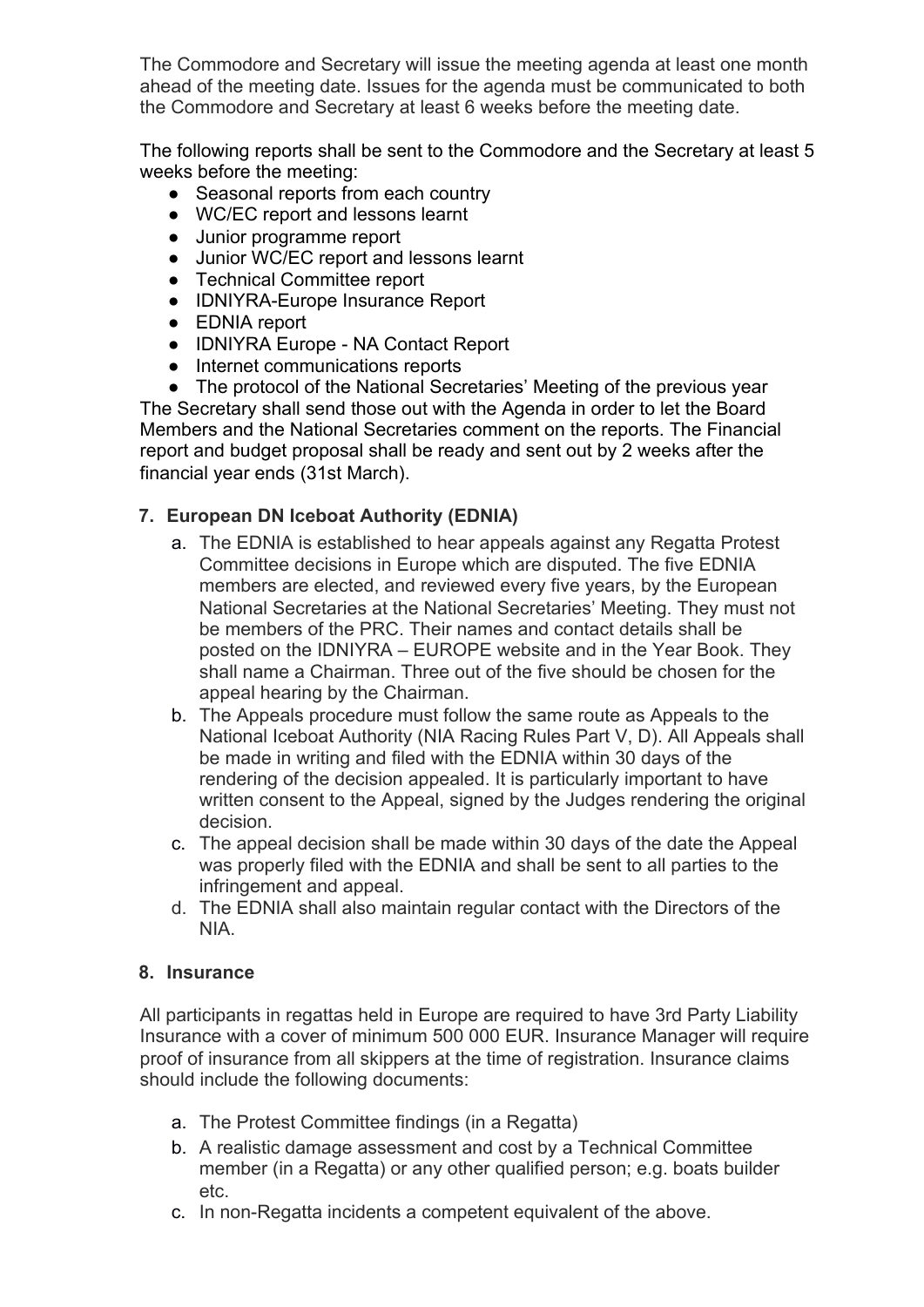# **9. Anti Doping Policy**

In the interests of FAIR SAILING IDNIYRA – EUROPE has an Anti Doping Policy in force and is a signatory to the World Anti Doping Agency (WADA) Code. [\(www.wada-ams.org](http://www.wada-ams.org/) ) This web site contains full details of the "Prohibited List" together with the procedure required for those sailors who have a medical need to take drugs which are on the Prohibited List. – A Therapeutic Use Certificate (TUE). Misuse of alcohol will not be tolerated.

# **10.IDNIYRA – EUROPE Regattas**

- a. The European Professional Race Committee (PRC) is responsible for the running of major regattas (EC and WC when in Europe). It must work in close cooperation with the Commodore, the Organising country and the Host nation. The full scope of the PRC responsibilities are listed on the European website.
- b. An Organising country will be agreed at the National Secretaries meeting each year. When the major regatta takes place in the planned country that country is also the Host nation. If the regatta moves to another country that new country becomes the Host nation and the original planned country retains the role of Organising country. Responsibilities of Organising country and Host nation are as follows:

## Organising Country responsibilities.

- Prizes
- Opening ceremony with National Anthems of Nations participating
- Invitation and Notice of Race (with the Commodore)
- Entry List and Insurance coordination (with the Commodore)
- Sponsors and give aways

### Hosting Country responsibilities (a) Accommodation

- (b) Ice Check
- (c) Security
- (d) Snow removal and access
- (e) Toilets at the launching site and electricity for motor homes
- (f) Social event

When the Regatta takes place in the planned country (No move) all the above responsibilities are those of the Organising country

- c. These regattas are conducted in accordance with the Regatta Management Agreement and the NIA rules as supplemented by the DN Class Racing Rules with the following additions:
	- i. Each IDNIYRA EUROPE Nation may have 4 participants by right regardless of their International Ranking. Any additional participants will normally need to have a ranking place. This arrangement ensures representation from all Nations is possible.
	- ii. In the event of a move of the regatta to another country the DN members from that new country who have not already registered may do so with a "Late Entry" at normal fee (not double) if there are still places available before the regatta check in closes.